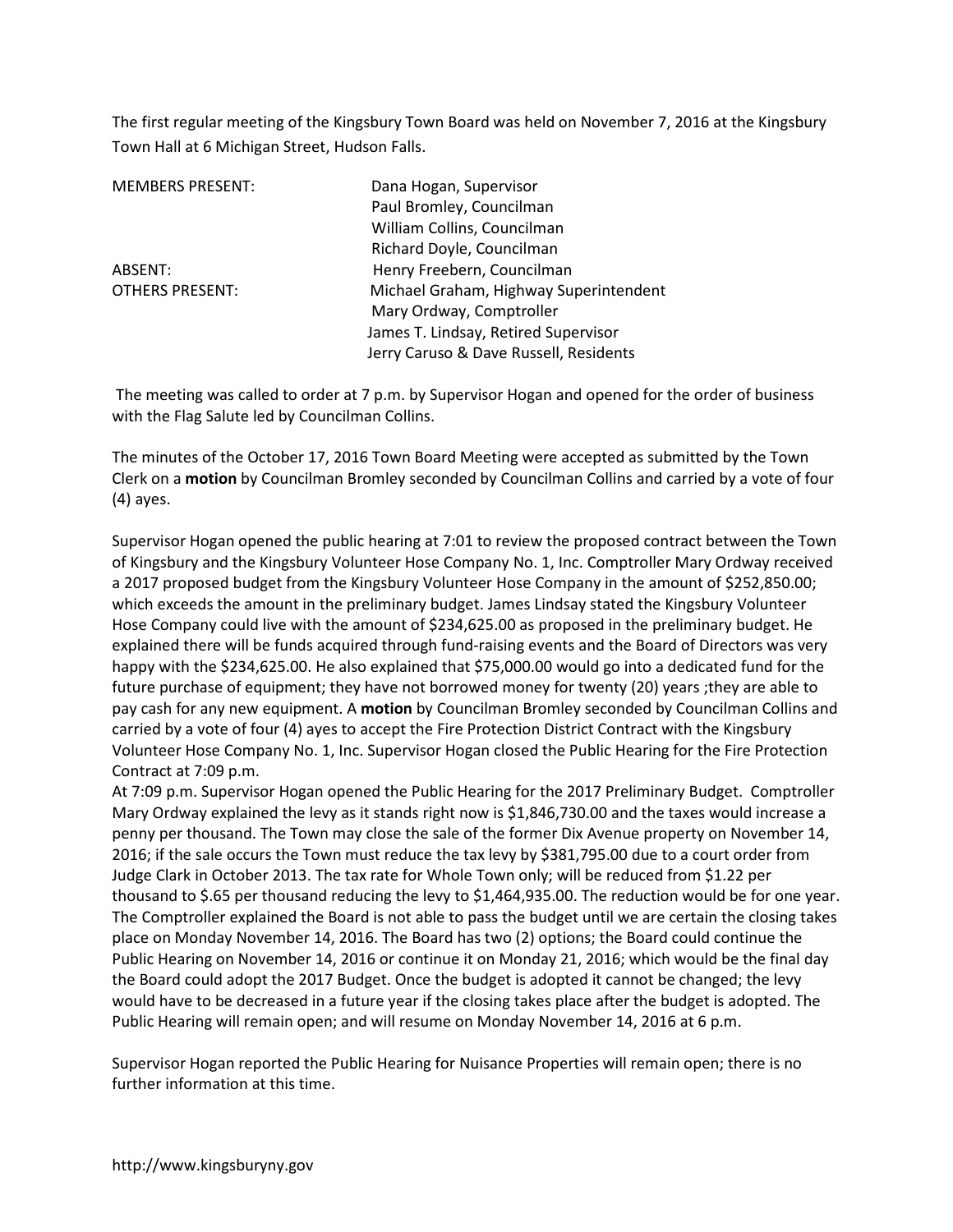Supervisor Hogan was contacted by Town Judge Michael Keenan in regard to Retired Judge Allen receiving a key to the Town Court to perform marriage ceremonies. The Board had recently approved giving Judge Allen a key to the Court Room. Judge Keenan reported the Office of Court Administration was concerned; they do not want somebody to have a key to the general office area. The Board must make a determination if they will rescind Judge Allen's request to have a key to the Court Room or we may have to change the locks on the hallway so he or anybody else could not enter the general office area. At this time all exterior entrances to the Town Hall & Town Court use the same key. Councilman Doyle suggested the locks be changed on the Court entrance. The Board will resume the conversation when it is determined if a Justice Court Assistance Program Grant is awarded to the Town; then they may have the locks changed.

A **motion** by Councilman Bromley seconded by Councilman Doyle and carried by a vote of four (4) ayes giving permission to Superintendent of Highways, Michael Graham to publish a no parking notice for the winter months.

Town Clerk submitted a Supervisor's report as follows:

| TO:                                   | Supervisor Hogan<br>Councilman: Bromley, Collins, Doyle & Freebern                                                                                   |  |  |
|---------------------------------------|------------------------------------------------------------------------------------------------------------------------------------------------------|--|--|
| FROM:                                 | Tax Collector: Cynthia A. Bardin                                                                                                                     |  |  |
| SUBJECT:                              | 2016 Hudson Falls Central School District Tax Collection                                                                                             |  |  |
| DATF:                                 | October 14, 2016                                                                                                                                     |  |  |
| October 14, 2016 – Paid to Supervisor | $$188.61 -$ Penalties Collected Oct. 14, 2016<br>\$45.09 – Bank Interest for September<br>\$20.00 Return Check Fee<br>\$253.70 - Total to Supervisor |  |  |

A **motion** by Councilman Doyle seconded by Councilman Collins and carried by a vote of four (4) ayes to accept the following budget amendment and budget transfer submitted by Comptroller Mary Ordway:

## **BUDGET AMENDMENT**

| UNBUDGETED REVENUES:                                   |                            | 7.2140               | 33,500.00              |
|--------------------------------------------------------|----------------------------|----------------------|------------------------|
| WATER EQUIP. CAPITAL OUTLAY<br><b>SOURCE OF SUPPLY</b> |                            | 7.8397.2<br>7.8320.4 | 10,500.00<br>23,000.00 |
|                                                        | <b>BUDGET TRANSFER:</b>    |                      |                        |
| FROM:                                                  | PERSONAL CONTRACTU         | 1.1430.4             | 500.00                 |
| TO:                                                    | <b>JUSTICE CONTRACTUAL</b> | 1.1110.4             | 500.00                 |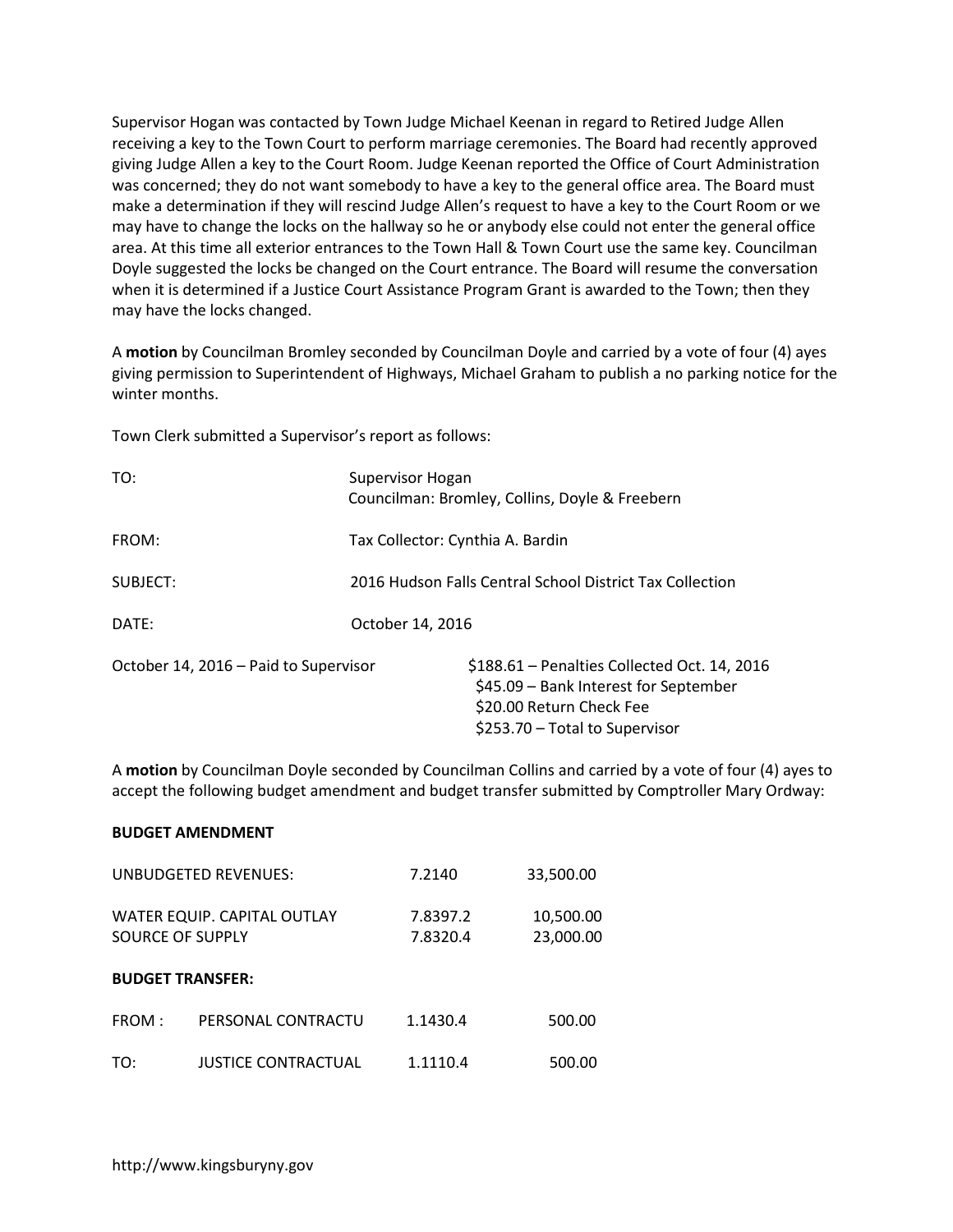A **motion** by Councilman Doyle seconded by Councilman Bromley and carried by a vote of four (4) ayes to pay Comptroller Mary Ordway for additional hours worked from October 26, 2015 to October 31, 2016 totaling 212.75 hours which will be charged to the Water District.

The Town manual indicates you can be paid for up to 10 days of unused vacation. Comptroller Mary Ordway was unable to take her vacation and would like to be paid for 15 days of unused vacation. . A **motion** by Councilman Doyle seconded by Councilman Bromley and carried by a vote of four (4) ayes for Comptroller Mary Ordway to be paid to be paid for 15 days of unused vacation.

Comptroller Mary Ordway reported the first payment on the statutory installment bond for the Town Hall was made on November 2, 2016.

Superintendent Michael Graham reported the plow trucks have gone out for the first snowfall; and nothing broke. The paving of roads is complete for the year, they are working on trimming some trees and the storage building has been filled before cold weather sets in. He also reported the gravel crushing is going well and they will be putting gravel on the dirt roads before the next snowfall.

Supervisor Hogan reported the Town had been contacted by the Glens Falls Hospital as part of a safer streets program geared towards pedestrians and bicyclists to create safer roadways. The Town asked that they look at the Kingsbury hamlet, the Dix Avenue corridor and Michigan Street. The Chazen Company did a site survey of each of the locations and felt Michigan Street would benefit the most from the program. Supervisor Hogan provided copies to the Board with pedestrian safety recommendations and site improvement plans. There will be no cost to the Town for the improvements. They will provide crosswalks at six locations, slow signs, provide expanded road shoulder to accommodate multi-modal access and pedestrian signage, to improve pedestrian access along Michigan Street; hoping that drivers will be more accommodating and slower on the bends on Michigan Street. A discussion followed; Highway Supervisor Michael Graham explained that some changes have been made to the plan that was presented to the Board. Graham also reported more meetings with Kathy Varney will be scheduled to discuss the program.

Supervisor Hogan thanked everyone for the Open House; the attendance was sparse but well attended. The first visitor was Senator Betty Little and Assemblywoman Carrie Woerner was the last visitor. There was a nice buffet and Dog Control Officer Todd Humiston had a great display. Retired Supervisor Lindsay commented it was too bad with all the concern while building the new Town Hall that more residents did not attend.

A **motion** by Councilman Doyle seconded by Councilman Bromley and carried by 4 ayes to accept the reports of certain officers: September: Town Justice: Fees Collected: \$26,072.10 Dog Control Officer: Complaints/Calls: 64; Seizures 5; Unlicensed Dogs 10; Bites Investigated 3; Mileage 238 with 37 charged to Fort Edward & 54 charged to Fort Ann October: Code Enforcement Officer: Site Plan 1; Research Fees 2; Total Fees \$250.00 Town Comptroller: Receipts \$348,762.99; Disbursements \$262,217.40 Assessor: Recent Sales

PUBLIC COMMENT: